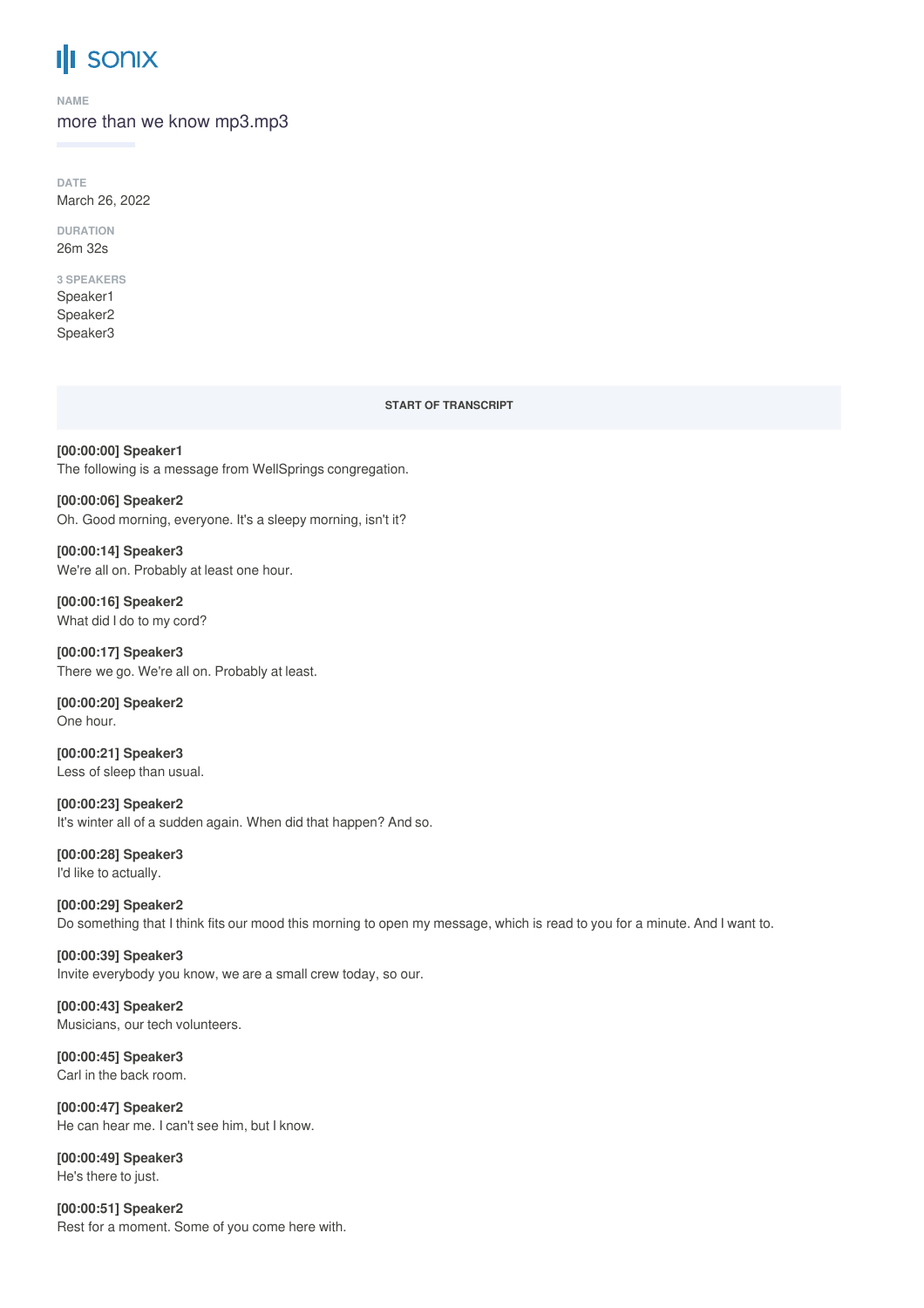**[00:00:55] Speaker3** A role to play, but how often do we get to be read to.

**[00:00:59] Speaker2** As adults? This reflection I want to.

**[00:01:04] Speaker3** Share.

**[00:01:06] Speaker2** Is from a clergy.

**[00:01:07] Speaker3** Colleague.

**[00:01:08] Speaker2** Of mine.

**[00:01:09] Speaker3** He's one of those colleagues that we call.

**[00:01:12] Speaker2** Sort of a ministers.

**[00:01:13] Speaker3** Minister. He's really well respected by all of.

**[00:01:17] Speaker2** Us in the ministry. And he.

**[00:01:19] Speaker3** Is retiring this year from his.

**[00:01:21] Speaker2** Role as senior minister.

**[00:01:23] Speaker3** At Oak Ridge UU Church, which is just outside.

**[00:01:26] Speaker2** Knoxville, Tennessee. That's him on the left. The picture from their website, the Reverend.

**[00:01:35] Speaker3** Jake Murrell.

**[00:01:38] Speaker2** And as Jake moves.

**[00:01:39] Speaker3** Closer to his.

**[00:01:40] Speaker2** Retirement.

**[00:01:42] Speaker3** He started a newsletter where he shares.

**[00:01:44] Speaker2** Reflections and thoughts.

**[00:01:45] Speaker3** Like this with his colleagues. So here are Jake's words.

**[00:01:51] Speaker2** From this week. A few months.

**[00:01:56] Speaker3** Ago, the faucet.

**[00:02:00] Speaker2** In the.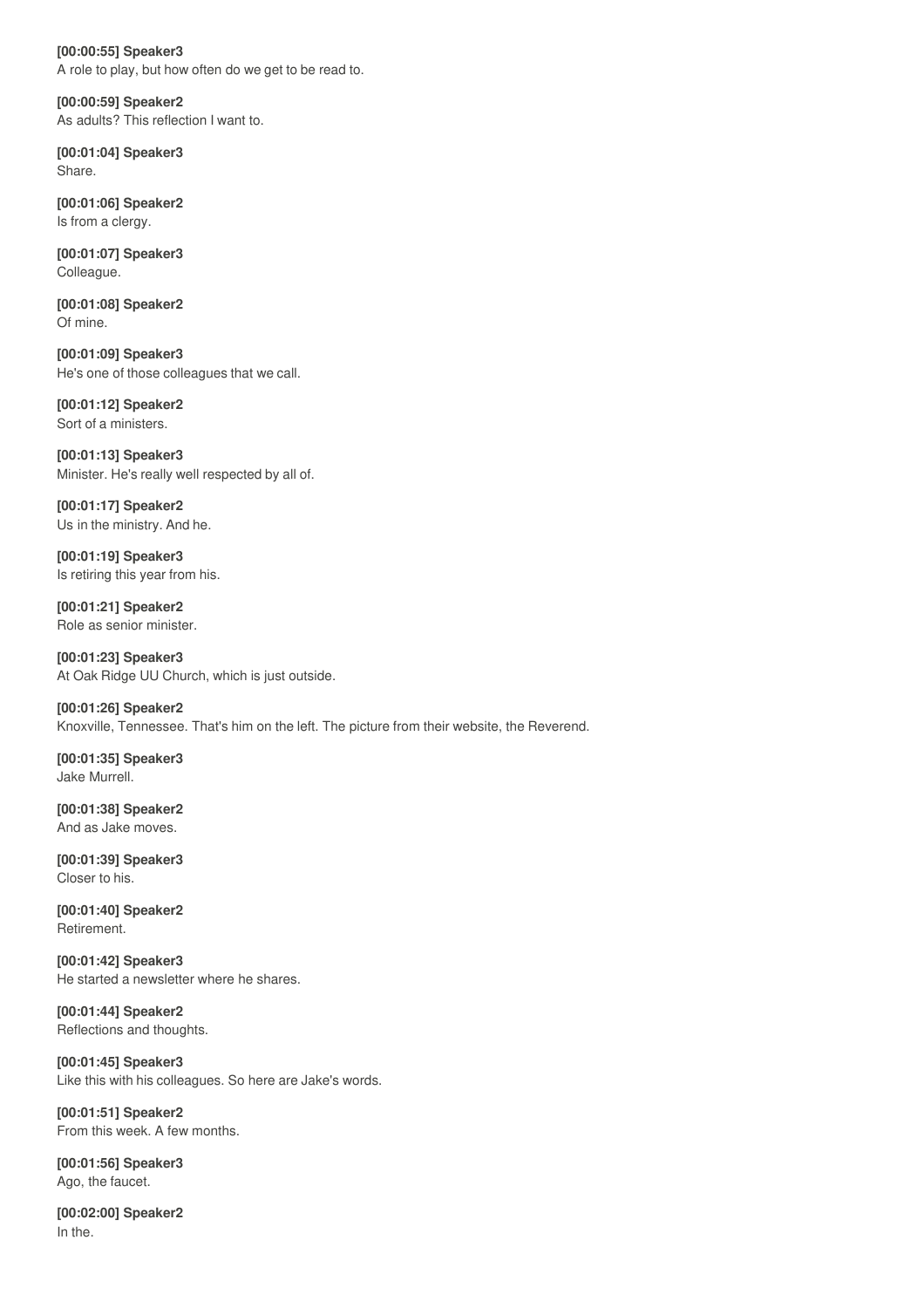# **[00:02:00] Speaker3** Hallway, bathroom.

**[00:02:01] Speaker2**

Sink at my.

**[00:02:03] Speaker3** House stopped.

**[00:02:04] Speaker2** Working. Now, when you.

**[00:02:07] Speaker3** Hear that a faucet has stopped.

# **[00:02:09] Speaker2**

Working, you might be imagining that no water is coming out anymore. And sometimes that's the case. But in this instance, our broken faucet just wouldn't turn off. What began one.

**[00:02:28] Speaker3** Day as a drip, drip, drip.

**[00:02:31] Speaker2** Turned into a small stream and then a constant.

**[00:02:36] Speaker3** Flow.

**[00:02:39] Speaker2** Now as someone raised not to.

**[00:02:41] Speaker3** Waste water.

**[00:02:42] Speaker2** It was unnerving to.

**[00:02:43] Speaker3** Me to watch all of that unused water.

**[00:02:47] Speaker2** Running free until the plumber.

**[00:02:50] Speaker3** Arrived.

**[00:02:53] Speaker2** And it occurred to me as I noticed that feeling. That a person can be a lot.

**[00:03:00] Speaker3** Like.

**[00:03:01] Speaker2** A broken faucet. When a person isn't functioning very well, we often imagine someone who has stopped. Someone who has.

**[00:03:12] Speaker3** Stopped.

**[00:03:12] Speaker2** Performing basic tasks, someone who is hiding away from challenges and.

**[00:03:18] Speaker3** Responsibilities and relationships like a faucet that has stopped.

**[00:03:23] Speaker2** Conducting.

**[00:03:24] Speaker3** Water.

**[00:03:26] Speaker2** And sometimes that's the case.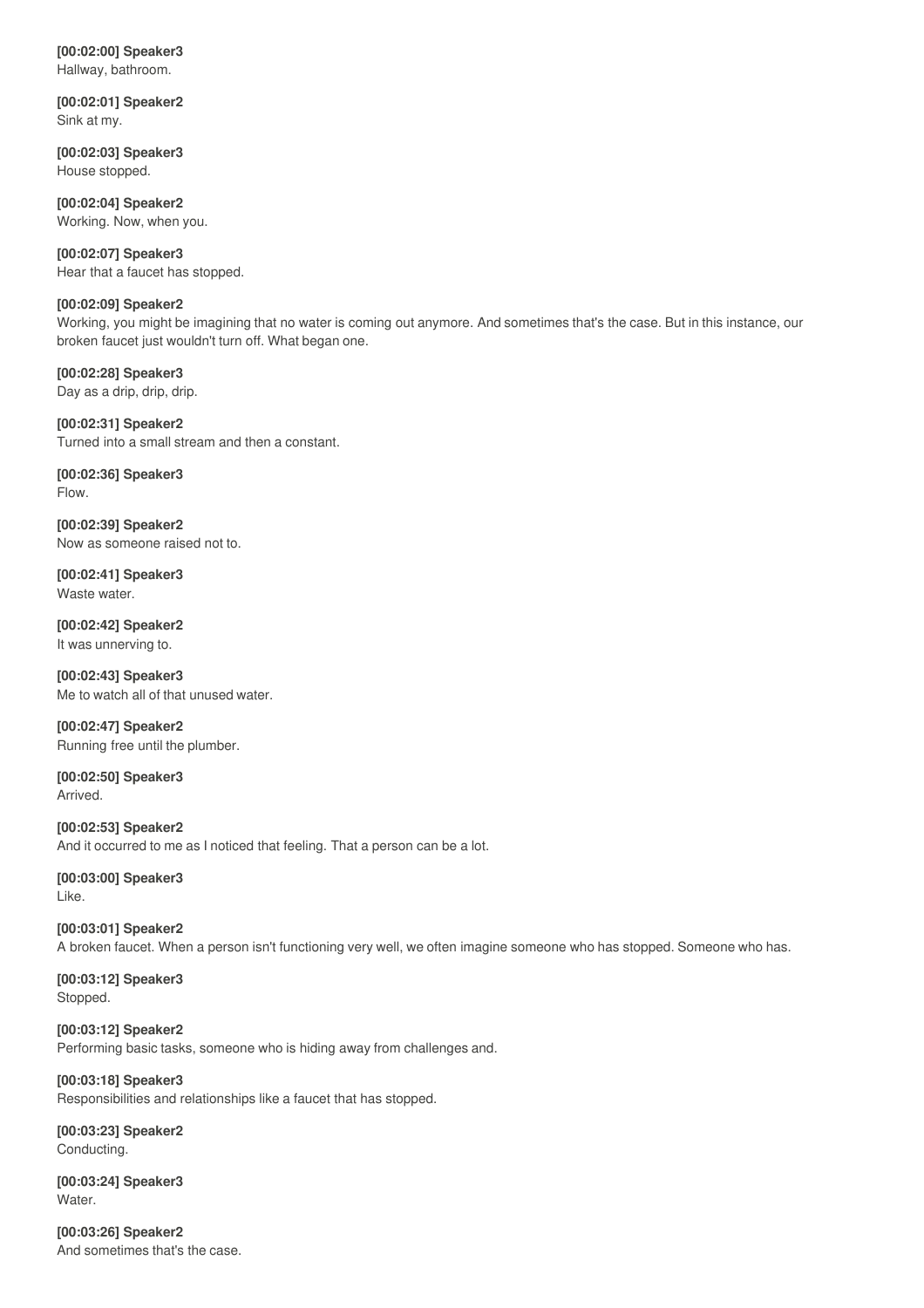**[00:03:30] Speaker3** But like a faucet that won't stop running.

**[00:03:34] Speaker2** A person whose functioning has broken down can.

**[00:03:37] Speaker3** Also appear.

**[00:03:38] Speaker2** To be in constant motion. Chasing this and.

**[00:03:43] Speaker3** That.

**[00:03:44] Speaker2** Overwhelmed by effort, engaged with responsibilities.

**[00:03:48] Speaker3** At all hours.

**[00:03:49] Speaker2** Unable to turn.

**[00:03:50] Speaker3** It off. This week.

**[00:03:57] Speaker2** As I watched my broken faucet. This week marked also. The second.

**[00:04:04] Speaker3** Anniversary.

**[00:04:07] Speaker2** Of a moment. We all remember when the United States began to shut down in response to COVID 19. It has been a complex time with.

**[00:04:20] Speaker3** Multiple waves.

**[00:04:22] Speaker2** Of complexity. In addition to illness and death. And the pervasive.

**[00:04:29] Speaker3** Shadow of these over our daily lives.

**[00:04:32] Speaker2** Our patterns of functioning also changed in relationship to work and to each other. They were fundamentally.

**[00:04:40] Speaker3** Altered.

**[00:04:42] Speaker2** And for some.

**[00:04:43] Speaker3** This brought opportunity. For others.

**[00:04:46] Speaker2** Crushing challenge. Different people have had different experiences through.

**[00:04:52] Speaker3** The two years of COVID so far. So I'm wary to.

**[00:04:57] Speaker2** Speak in terms of always a.

**[00:04:58] Speaker3** Never or.

**[00:04:59] Speaker2** Everyone and no one.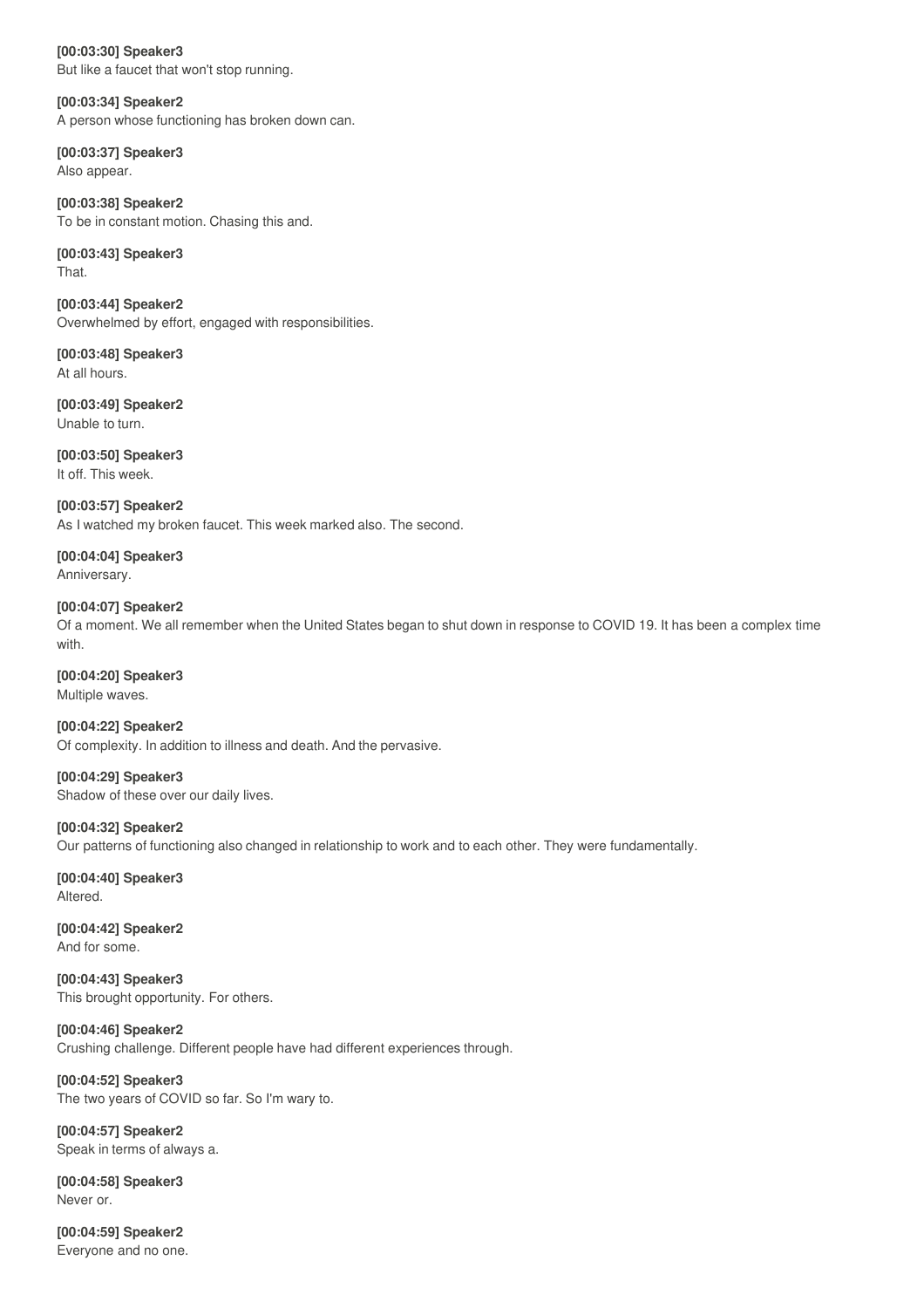**[00:05:03] Speaker3** But I will.

**[00:05:04] Speaker2** Say that chronic anxiety.

**[00:05:06] Speaker3** Has a corrosive effect.

# **[00:05:10] Speaker2**

Contending with uncertainty over the long haul can wear away. Even the most well-defined and best functioning lives. I've seen many people become.

**[00:05:25] Speaker3** Like a faucet.

**[00:05:27] Speaker2** That won't stop running.

**[00:05:30] Speaker3** Well-meaning, hard working people who.

**[00:05:33] Speaker2** Have surrendered to.

**[00:05:34] Speaker3** The pressure.

**[00:05:35] Speaker2** And expectation of duty under.

**[00:05:38] Speaker3** Stress.

**[00:05:41] Speaker2** And now new.

**[00:05:41] Speaker3** Stressors have arrived.

**[00:05:44] Speaker2** The war in Ukraine with its threat to global democracy. If circumstances can be expected to be rife with this uncertainty for the long.

**[00:05:55] Speaker3** Haul.

**[00:05:56] Speaker2** Than at some point running without stopping like a broken faucet is unsustainable. So maybe this.

**[00:06:05] Speaker3** Week.

**[00:06:07] Speaker2** Maybe this two year anniversary. It's a good time to take some time.

**[00:06:13] Speaker3** Aside from your projects.

**[00:06:15] Speaker2** And your responsibilities. To come back to some.

**[00:06:19] Speaker3** Basic.

**[00:06:19] Speaker2** Questions. That can help you respond.

**[00:06:24] Speaker3** Thoughtfully to whatever.

**[00:06:25] Speaker2** Challenges.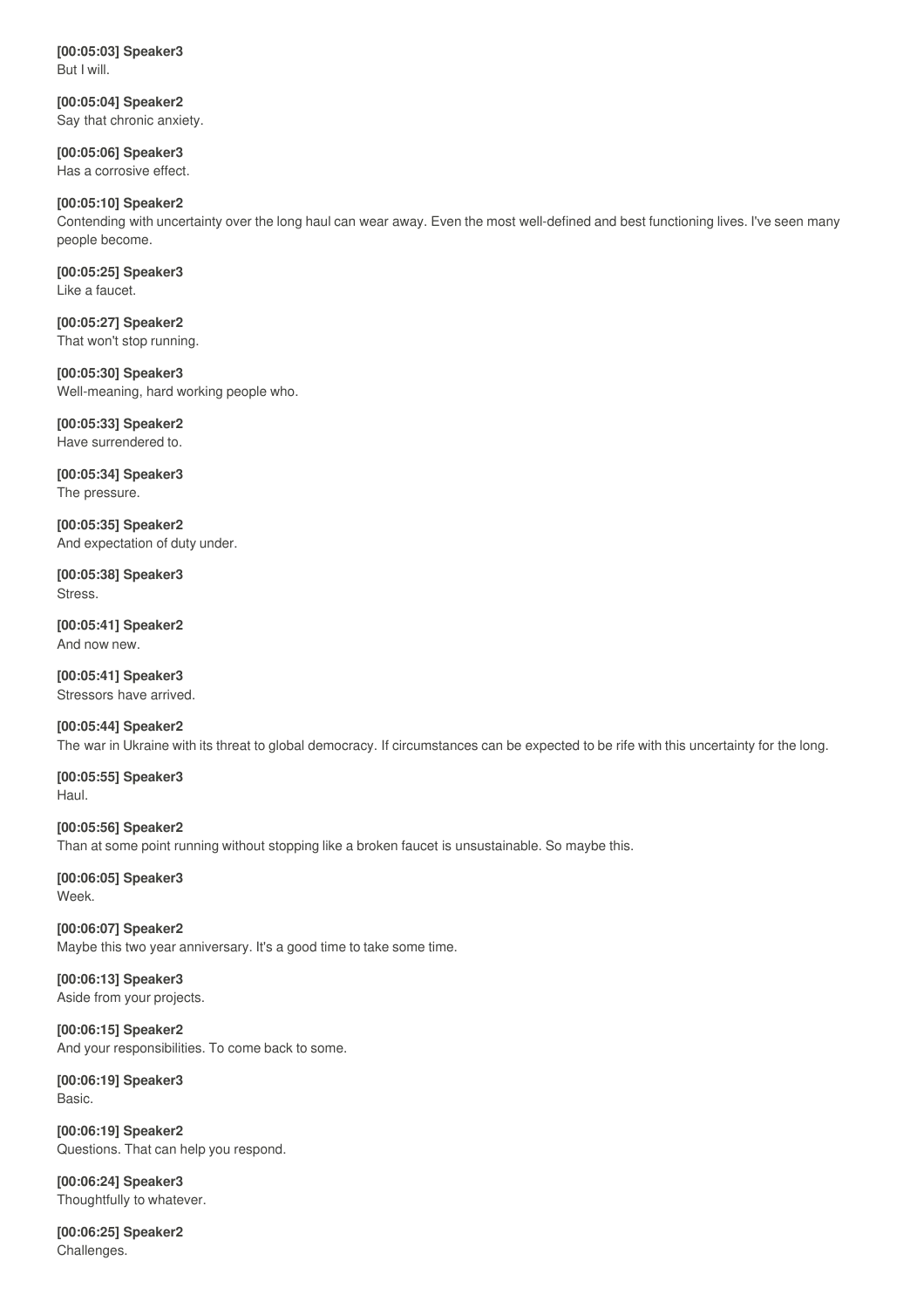**[00:06:26] Speaker3** Might be.

**[00:06:27] Speaker2** Arising in the months ahead. Questions like.

**[00:06:32] Speaker3** What is.

**[00:06:32] Speaker2** Your understanding.

**[00:06:34] Speaker3** Of your purpose? What is the gift that you can bring?

**[00:06:42] Speaker2** And what is the.

**[00:06:42] Speaker3** Gift that others.

**[00:06:43] Speaker2** Can bring, which you are unwilling or unable to bring? May your mindfulness.

**[00:06:53] Speaker3** And your clarity. Help you rise.

**[00:06:57] Speaker2** To each moment ahead. Responding in the way that you intend to respond. Running like a broken faucet. Does that resonate for anyone? I wonder.

**[00:07:15] Speaker3** A couple of people.

**[00:07:18] Speaker2** I responded to this note, this reflection from Jake, not only.

**[00:07:23] Speaker3** Because.

**[00:07:24] Speaker2** It.

**[00:07:24] Speaker3** Paints such a good picture of.

**[00:07:27] Speaker2** How some of us might.

**[00:07:28] Speaker3** Feel.

**[00:07:30] Speaker2** The pouring out and the.

**[00:07:32] Speaker3** Energy that it took over these past two years to adjust.

**[00:07:36] Speaker2** To take in everything that is happening in this world still. I responded.

**[00:07:43] Speaker3** Because it is a story about.

**[00:07:47] Speaker2** Resignation.

**[00:07:50] Speaker3** And it's also a story about integration. Jake's force, it turns out, needed a new rubber washer. A rubber washer stops the water flow so that.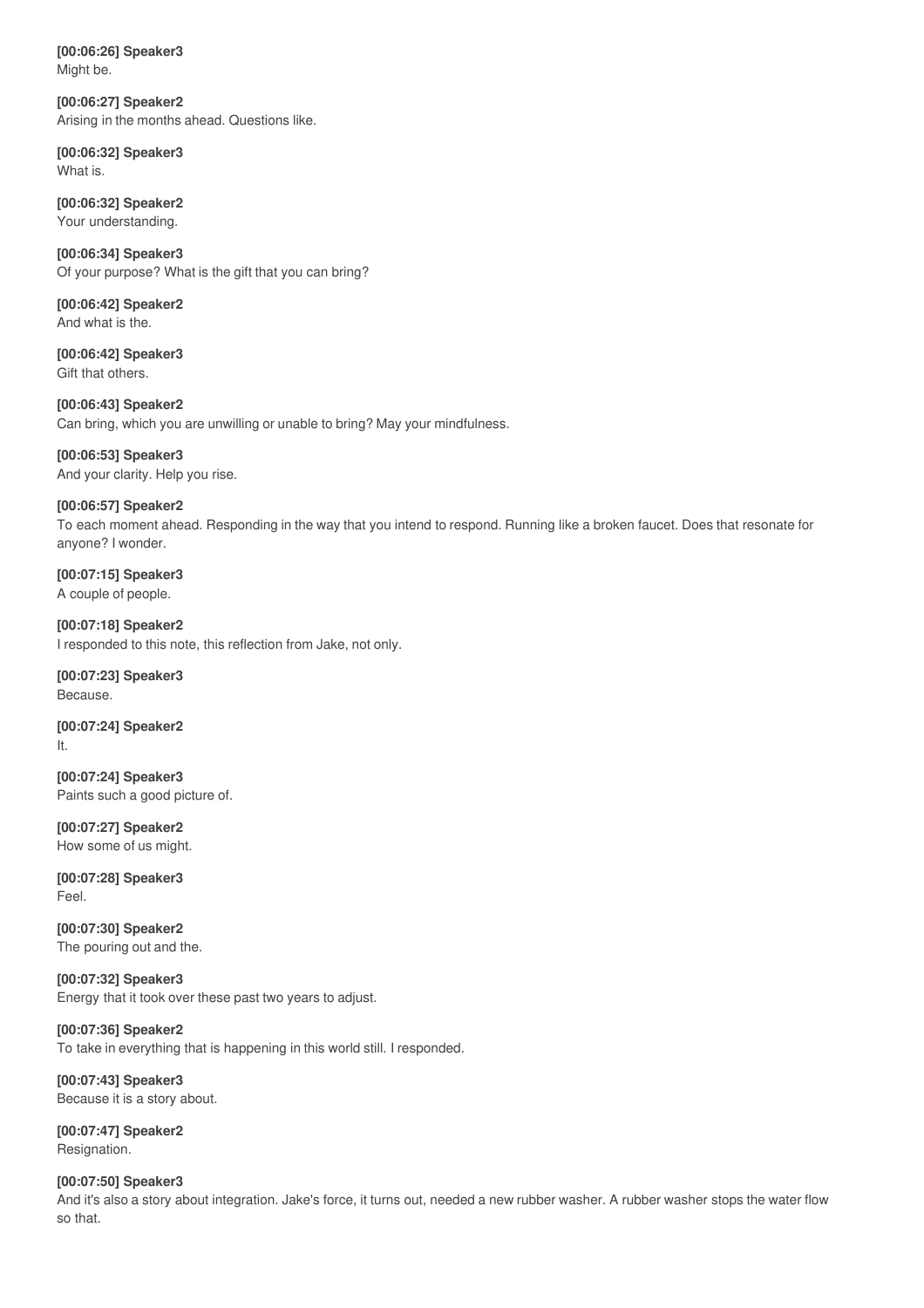# **[00:08:04] Speaker2** You can control it with the handle, but with time and use and decay.

**[00:08:09] Speaker3** It's just a part.

**[00:08:10] Speaker2** That eventually wears down.

**[00:08:15] Speaker3** The rubber.

**[00:08:15] Speaker2** Washer resigned.

**[00:08:16] Speaker3** Spectacularly.

**[00:08:18] Speaker2** And Jake.

**[00:08:18] Speaker3** Storey.

**[00:08:20] Speaker2** And so it.

**[00:08:21] Speaker3** Is a story.

**[00:08:22] Speaker2** About things that end and can no longer.

**[00:08:24] Speaker3** Perform their role. But it's also a story about repair. And about repair through integration.

**[00:08:34] Speaker2** Resignation and integration are two sides of the same coin. Because when something ends or.

**[00:08:40] Speaker3** Leaves or quits. There has to.

**[00:08:43] Speaker2** Be a renegotiation.

**[00:08:45] Speaker3** Of all of the different parts.

**[00:08:47] Speaker2** Around.

**[00:08:47] Speaker3** It.

**[00:08:48] Speaker2** To bring about that repair. In Jake's.

**[00:08:52] Speaker3** Story, there.

**[00:08:53] Speaker2** Was him, the homeowner, who.

**[00:08:55] Speaker3** Notices the problem in the first place. There's the water.

**[00:08:58] Speaker2** Company.

**[00:08:59] Speaker3** That keeps the H2O flowing through those pipes.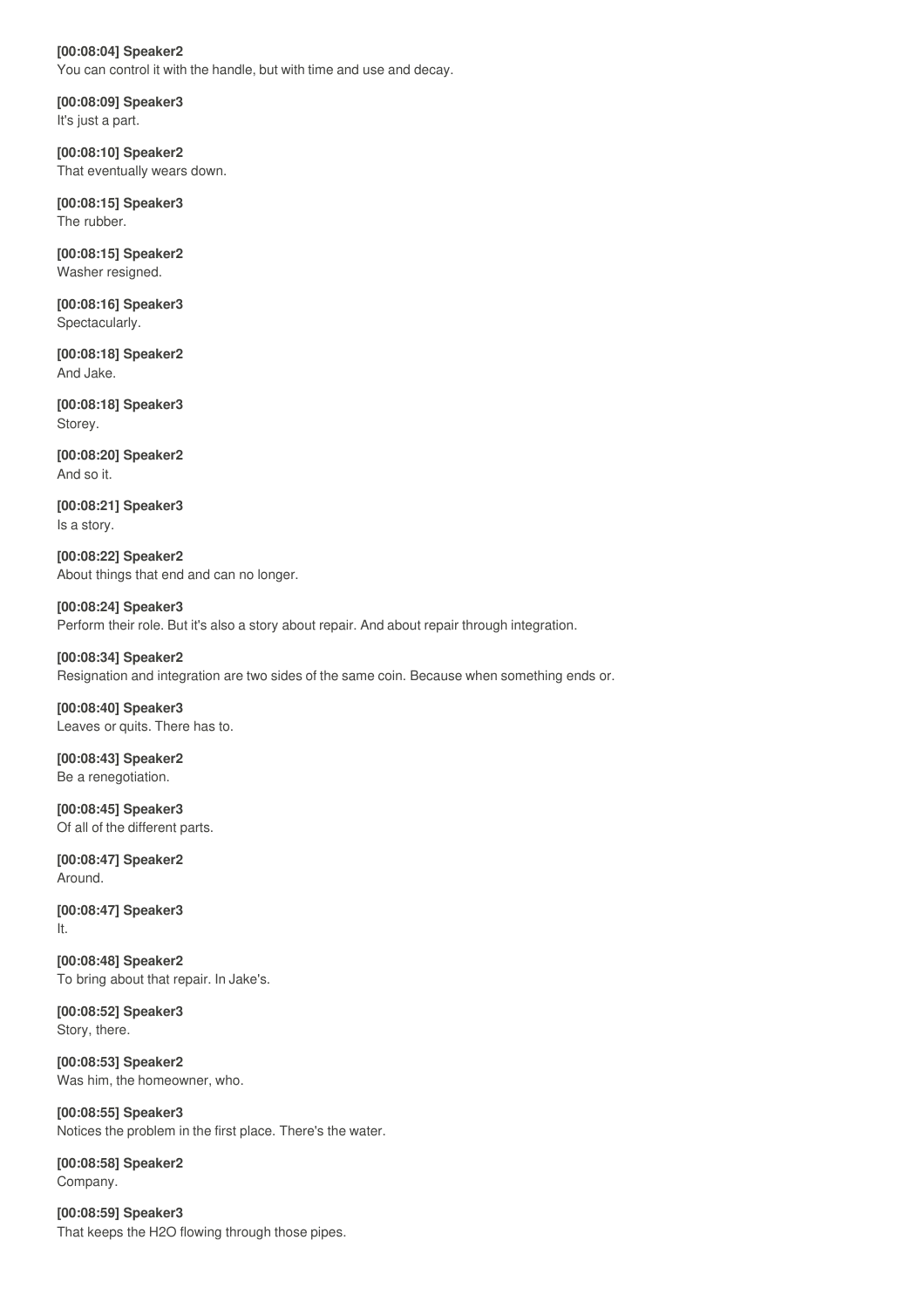**[00:09:02] Speaker2** There's the Internet service.

**[00:09:03] Speaker3** Provider that helps Jake be able to Google.

**[00:09:06] Speaker2** And research and find a plumber to call. There's the plumber who has.

**[00:09:10] Speaker3** The.

**[00:09:10] Speaker2** Skill and knowledge.

**[00:09:11] Speaker3** To assess and repair the problem. The suppliers who make sure that the plumber has the.

Tools and the parts that he needs. There's even Jake's congregation who give generously so he can earn a.

**[00:09:23] Speaker3** Salary to.

**[00:09:16] Speaker2**

**[00:09:23] Speaker2** Pay the plumber.

**[00:09:25] Speaker3** For his work.

**[00:09:28] Speaker2** Resignations are an ending.

**[00:09:31] Speaker3** But they are also.

**[00:09:32] Speaker2** Always one step in this larger.

**[00:09:35] Speaker3** Process, this bigger picture. And as we grieve, what is lost.

**[00:09:44] Speaker2** We can also accept the invitation to the new integration that it opens space for. The rearranging.

**[00:09:52] Speaker3** Of roles.

**[00:09:54] Speaker2** The shifting of.

**[00:09:55] Speaker3** Priorities.

**[00:09:57] Speaker2** And the renegotiation of something new. And yet. We often want.

**[00:10:04] Speaker3** To rush it. We see.

**[00:10:07] Speaker2** The emergency of the water flowing out of the faucet and we think it needs to.

**[00:10:10] Speaker3** Stop.

# **[00:10:11] Speaker2**

Right now. But like so many things in life, it takes more time than we think. Repair takes time and care and patience. More time and care and patience sometimes than we think it will. Time to take.

**[00:10:34] Speaker3** Stock.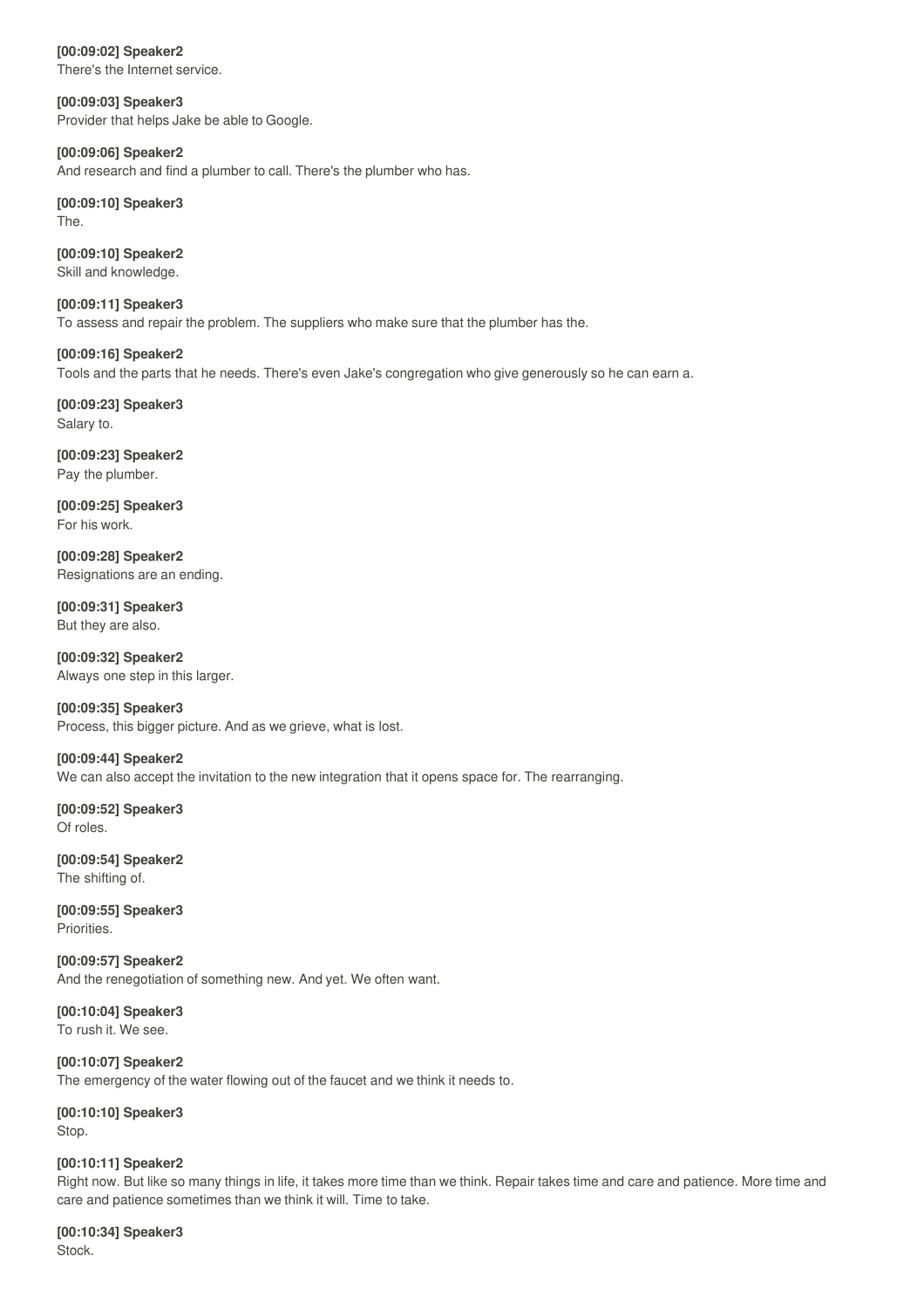**[00:10:34] Speaker2** Of the changes that have been brought on in.

**[00:10:37] Speaker3** Each of our lives by the past few.

**[00:10:39] Speaker2** Years, even if they're not external, the internal responses.

**[00:10:42] Speaker3** That we have had.

**[00:10:44] Speaker2** To what's been lost.

**[00:10:47] Speaker3** Or destroyed.

**[00:10:49] Speaker2** To what needs.

**[00:10:50] Speaker3** To be rebuilt and what our role might be. As we move forward with these pieces.

**[00:10:56] Speaker2** Around.

**[00:10:56] Speaker3** Us. This idea of a great resignation. It's a phrase that you've probably heard if you.

**[00:11:04] Speaker2** Read anything in the news.

**[00:11:05] Speaker3** Media over the last year. We started hearing it last spring.

**[00:11:10] Speaker2** April 20, 21, just.

**[00:11:12] Speaker3** About a year ago, just as.

**[00:11:14] Speaker2** Vaccines.

**[00:11:15] Speaker3** Were becoming available to the general public.

**[00:11:19] Speaker2** That was the month.

**[00:11:20] Speaker3** That a record.

**[00:11:21] Speaker2** 4 million Americans in one month.

**[00:11:23] Speaker3** Quit their jobs. Since then, about 33.

**[00:11:28] Speaker2** Million Americans.

**[00:11:30] Speaker3** Have quit their jobs.

**[00:11:31] Speaker2** That's about 10% of the American population of the whole American population, not just the working population. And some of.

**[00:11:39] Speaker3** Us have lived this shift ourselves. Yeah. Julia.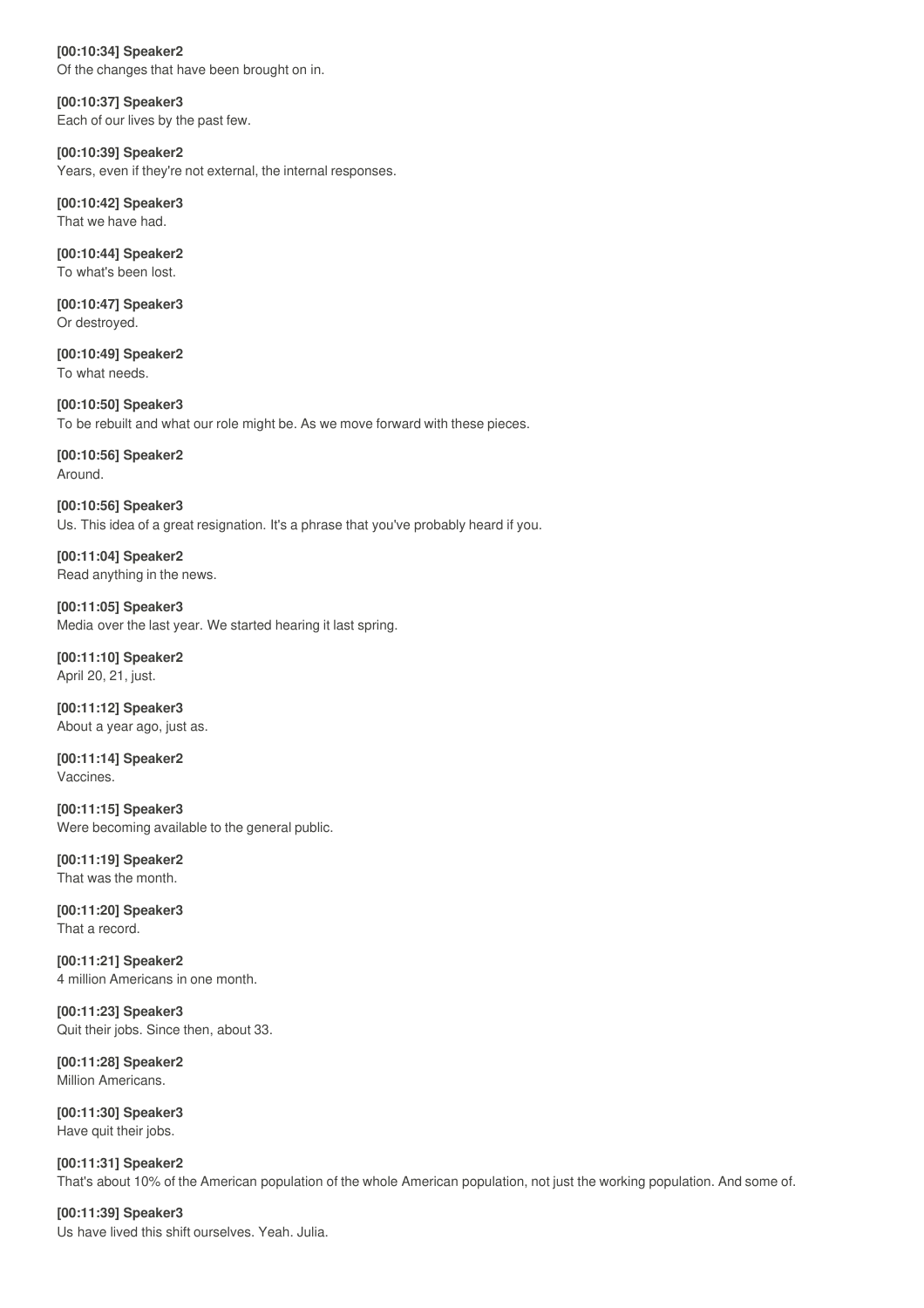**[00:11:44] Speaker2** I was going to say, I'm curious if any of.

**[00:11:46] Speaker3** You count yourself as part of the.

**[00:11:47] Speaker2** Great resignation.

**[00:11:48] Speaker3** Maybe you have left a job or retired.

**[00:11:51] Speaker2** Maybe you've.

**[00:11:52] Speaker3** Moved in the last two years, ended a relationship.

**[00:11:54] Speaker2** Gained a child, made some big life change since March 2020. If you're watching online in the.

**[00:12:01] Speaker3** Chat, let us know. Do you feel like you're part of this?

**[00:12:05] Speaker2** And it's interesting you might have made a change.

**[00:12:07] Speaker3** But you might not see it as part.

**[00:12:09] Speaker2** Of the pandemic.

**[00:12:10] Speaker3** Right, because.

**[00:12:10] Speaker2** Our lives are more complex than that. There's a lot more moving parts. I made a big change in the.

**[00:12:17] Speaker3** Last two years, and at first.

**[00:12:18] Speaker2** I didn't think of myself as making that change as part of the pandemic.

**[00:12:22] Speaker3** But I moved last summer.

# **[00:12:25] Speaker2**

I moved from a city that I had called home for ten years. And while the seeds of that decision were planted before 2020, there was absolutely something about the pandemic experience that pushed me to take that final step.

**[00:12:42] Speaker3** These last few.

**[00:12:42] Speaker2** Years have been isolating and fragmented.

**[00:12:47] Speaker3** We are all still.

**[00:12:49] Speaker2** Doing things that we never imagined.

**[00:12:52] Speaker3** Two years.

**[00:12:53] Speaker2** And a few.

**[00:12:54] Speaker3** Days ago would become part of our daily lives.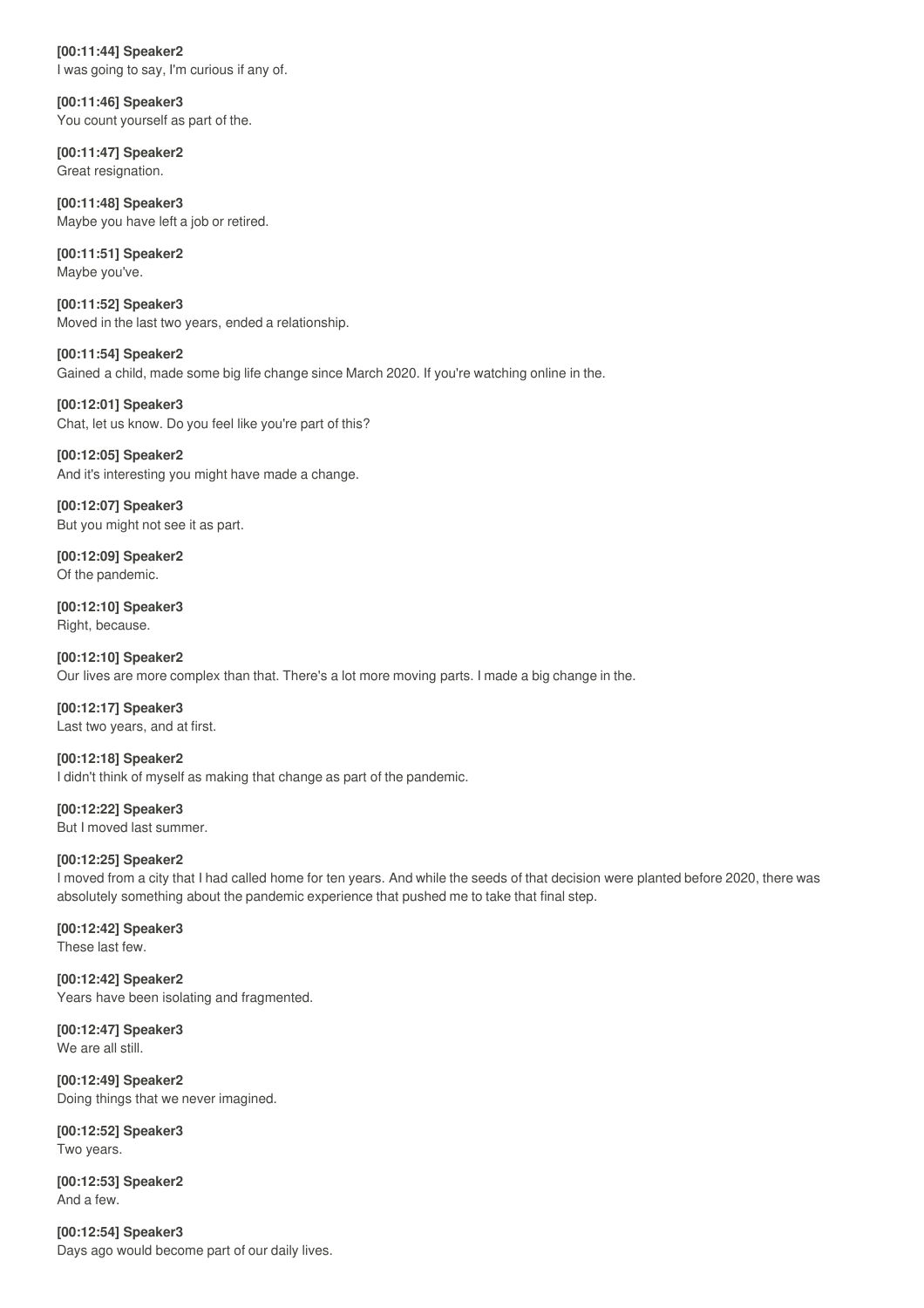#### **[00:12:58] Speaker2**

And things are shifting and changing again, which is exactly the time that some of this stuff comes up for us. And we start to notice what's missing. And what we want to bring back into our lives. What we want to create now.

**[00:13:14] Speaker3** With what's here still. For me, it was that.

**[00:13:21] Speaker2** Isolation, that fragmentation, that feeling that.

**[00:13:23] Speaker3** We were pulling apart at.

**[00:13:25] Speaker2** The seams.

**[00:13:26] Speaker3** As a society.

**[00:13:28] Speaker2** That made me want to be in one place. To move where my ministry was and to be.

**[00:13:34] Speaker3** Totally here, more fully a.

**[00:13:36] Speaker2** Part of one community and not.

**[00:13:38] Speaker3** Split my life between two places.

**[00:13:41] Speaker2** Between work and home anymore. There's a wonderful.

**[00:13:45] Speaker3** Article that our Spiritual.

**[00:13:47] Speaker2** Development Ministry found. I'm looking at Deb, who's on it.

**[00:13:50] Speaker3** It's in the Resource Guide for this series. It's available on our website.

**[00:13:55] Speaker2** And it's from Fortune magazine of all places.

**[00:13:57] Speaker3** It has a very.

**[00:13:58] Speaker2** Unfortunate magazine, Central.

**[00:14:00] Speaker3** Idea. This idea that these.

**[00:14:02] Speaker2** Resignations and the changes people are making are not.

# **[00:14:06] Speaker3**

Really about work. They're about people starting to see work as part of this bigger picture in their lives. They actually talk about that phrase work.

**[00:14:15] Speaker2** Life balance, and they say.

**[00:14:17] Speaker3** What's.

**[00:14:18] Speaker2** Happening here is a renegotiation of.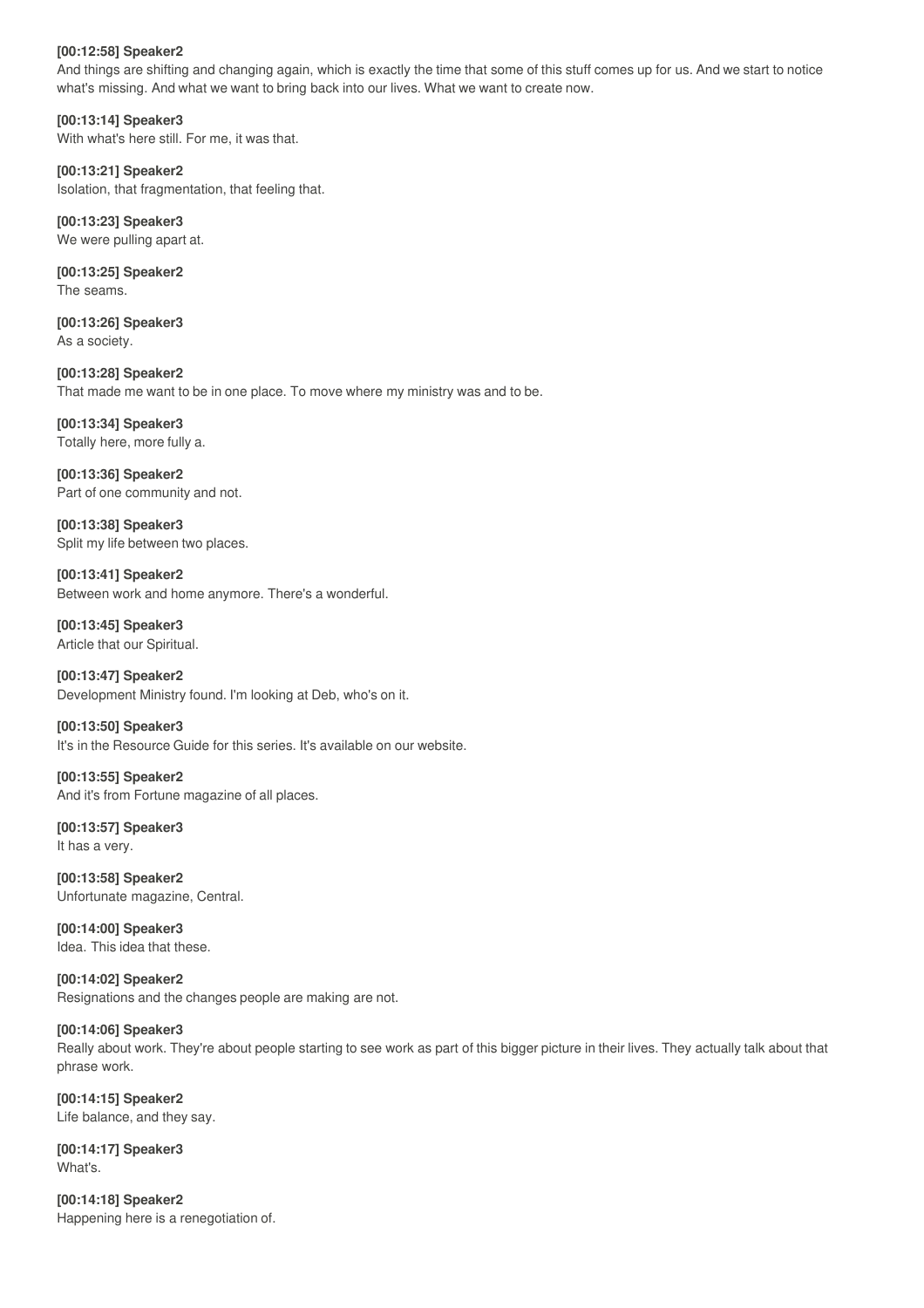#### **[00:14:20] Speaker3**

That phrase to life work.

#### **[00:14:23] Speaker2**

Balance. People are downgrading work. They want to see it as one smaller part. In the mix of that integrated whole. And so they're making different.

#### **[00:14:36] Speaker3**

Choices so that they can put their lives first.

#### **[00:14:42] Speaker2**

And doing that doesn't mean coming up with more energy to do more in life.

#### **[00:14:46] Speaker3** Right?

#### **[00:14:46] Speaker2**

To work hard and play hard. It's not about pouring more energy down the drain and running the faucet even harder. It means taking a step.

**[00:14:55] Speaker3** Back to see that bigger picture.

# **[00:14:58] Speaker2**

To see the plumber and the parts supplier and the water company and the congregation.

#### **[00:15:04] Speaker3**

And consider our relationship to all of it. And consider what we want.

**[00:15:09] Speaker2** Not just to leave behind, but to move.

# **[00:15:12] Speaker3** Toward.

#### **[00:15:17] Speaker2**

This takes time. I can't give it to you in a sermon. And in fact, I wanted to take advantage of this time when we are still meeting in a relatively small group.

#### **[00:15:30] Speaker3**

To give you.

# **[00:15:30] Speaker2**

All a chance to do something you haven't been able to.

**[00:15:32] Speaker3** Do here for.

**[00:15:34] Speaker2** A long time.

**[00:15:36] Speaker3** Just to talk with each other.

# **[00:15:38] Speaker2**

To reflect on this sentence. The sentence. That's part of our message series. Series description this season. In the context of this great resignation and the reintegration, we say it makes sense that in times of change, people change to. It makes sense that in times of change, people change to. And so I'm going to invite all of us this morning to take some time here to consider how you have changed and how you're changing.

# **[00:16:12] Speaker3**

Over these past two years. I'm going to invite Harry.

**[00:16:17] Speaker2** And Andy to come up on.

**[00:16:18] Speaker3** Stage. They're going to play a little.

**[00:16:21] Speaker2** Background music, so it's not too.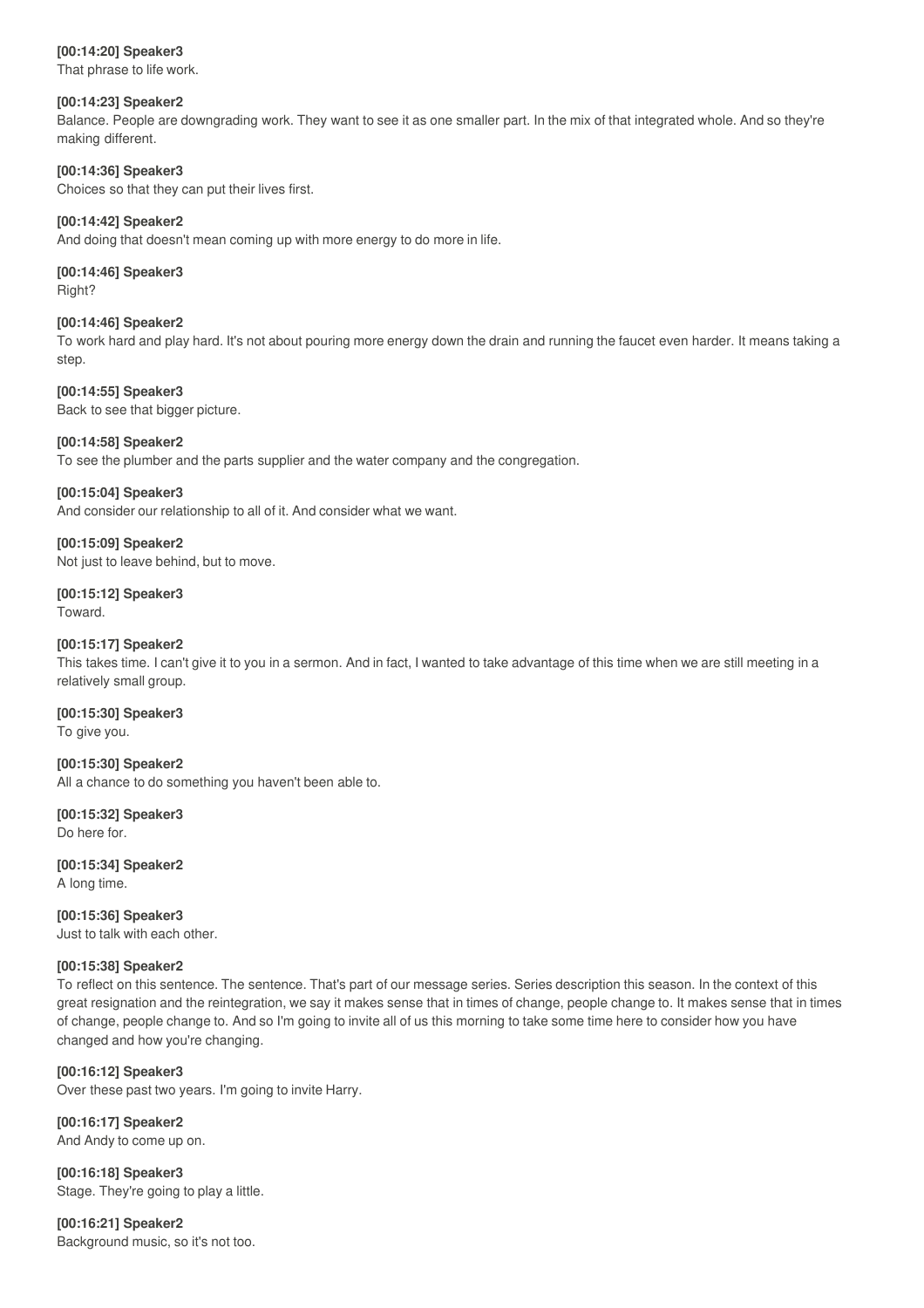# **[00:16:22] Speaker3**

Quiet in here. And as they do.

# **[00:16:26] Speaker2**

For the next 5 minutes, I'm going to invite each of you to find someone in the room to connect with.

**[00:16:33] Speaker3** Pull your chairs.

**[00:16:34] Speaker2** Up to another.

**[00:16:34] Speaker3** Pod.

#### **[00:16:35] Speaker2**

If there's someone that looks by themselves who needs a friend, remember, be friendly. Invite them in. Mix it up. If you don't want to talk to your own family members, that's fine. If you're online at home, perhaps you can talk to somebody in.

**[00:16:48] Speaker3** Your house, or perhaps.

**[00:16:49] Speaker2** You want to share in the chat with everyone.

**[00:16:53] Speaker3** But just pull your chair.

**[00:16:54] Speaker2** Up to another.

**[00:16:54] Speaker3** Pod.

**[00:16:56] Speaker2** And take.

**[00:16:57] Speaker3** Each of you about half of.

**[00:16:58] Speaker2** These next 5 minutes to answer this question. The question on the screen.

**[00:17:07] Speaker3** How have you.

**[00:17:08] Speaker2** Changed? How have you changed in these past two years? And if any of you are.

**[00:17:13] Speaker3** Introverts who are.

**[00:17:14] Speaker2** Panicking right now and I just invited.

**[00:17:16] Speaker3** You to your.

**[00:17:16] Speaker2 Worst** 

**[00:17:16] Speaker3** Nightmare. Or if you just.

**[00:17:19] Speaker2** Feel the need to.

**[00:17:20] Speaker3** Be quiet right now, there are also.

**[00:17:22] Speaker2** Blank.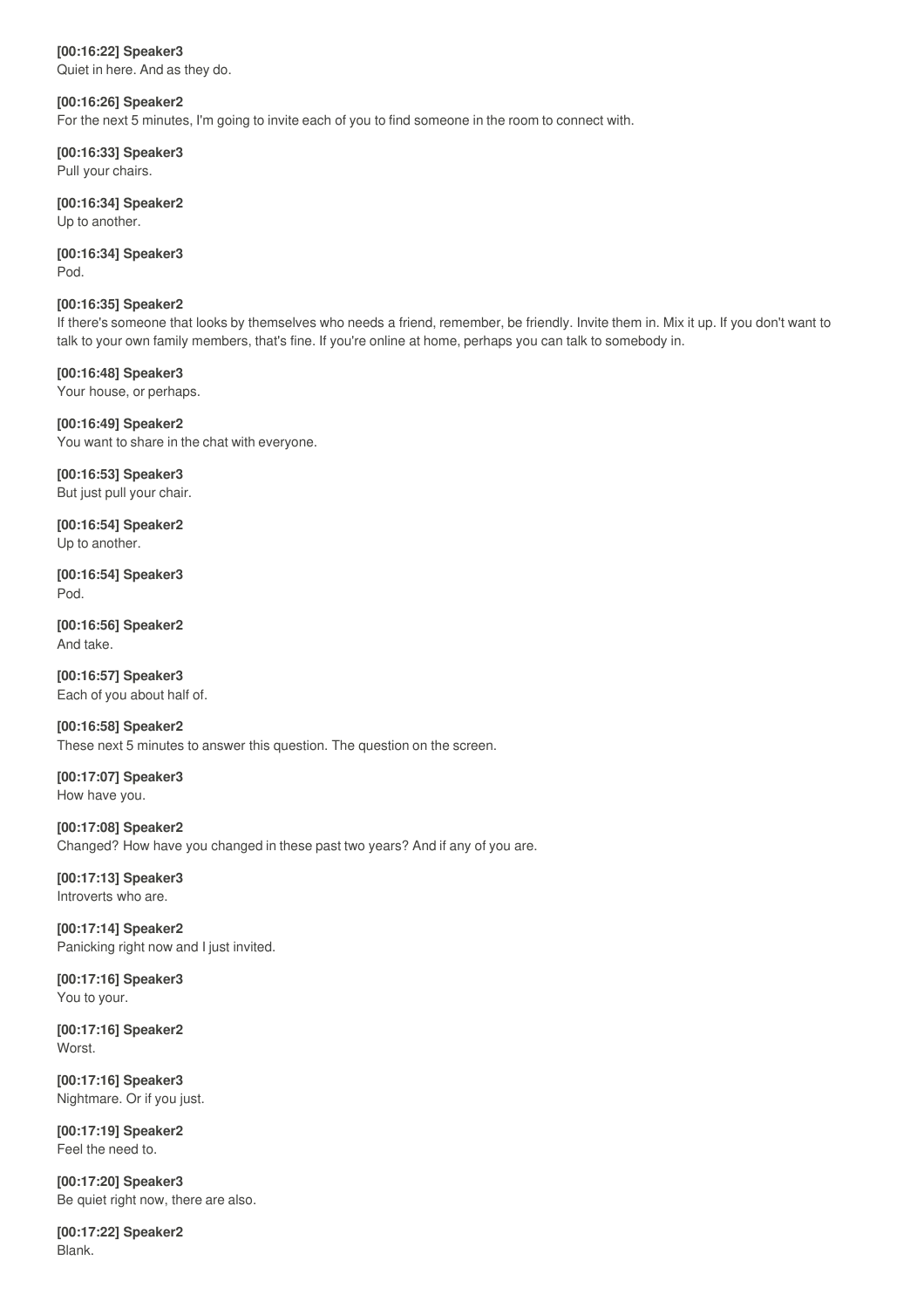# **[00:17:22] Speaker3**

Journals for you. There's a.

**[00:17:23] Speaker2** Stack of them over.

**[00:17:24] Speaker3** There by Chris behind Teresa. There's a stack.

# **[00:17:28] Speaker2**

Of them on the heater and there's pens. So if you want to take this time to connect with yourself and reflect quietly on that question, please come up and grab one, pass them around and write some thoughts to yourself.

# **[00:17:42] Speaker3**

Thank you. So how have you changed these past two years and how are you changing now? Okay. Take about 30.

# **[00:23:29] Speaker2**

Seconds. Start to wind down your conversations.

# **[00:23:52] Speaker3**

Time goes fast. Time goes fast when we're sharing. And I know that so many of us have missed this. I hate to break you up. Thank you all. I hope that.

# **[00:24:24] Speaker2**

This experience, this chance to connect.

# **[00:24:27] Speaker3**

Filled you up a little bit. Whether you.

**[00:24:30] Speaker2** Were connecting here with your.

**[00:24:31] Speaker3** Neighbors or just with yourself over these past few minutes. But I'll invite us all now to close.

# **[00:24:40] Speaker2**

This morning as we began, just by listening to some words offered in the.

#### **[00:24:43] Speaker3**

Spirit of prayer. God of our hearts. Spirit of this life.

**[00:24:53] Speaker2** And this.

**[00:24:53] Speaker3** Love.

# **[00:24:54] Speaker2**

And these connections that we've been given. Help us remember to take time. Help us remember that there is no magic amount of time we are.

**[00:25:06] Speaker3** Supposed.

**[00:25:06] Speaker2** To.

**[00:25:06] Speaker3** Need to heal. To prepare.

**[00:25:12] Speaker2** To find.

**[00:25:12] Speaker3** Our way. Help us remember that it is okay if it takes.

**[00:25:17] Speaker2** As long as it takes. We are living in a moment in.

**[00:25:23] Speaker3** History that has brought loss.